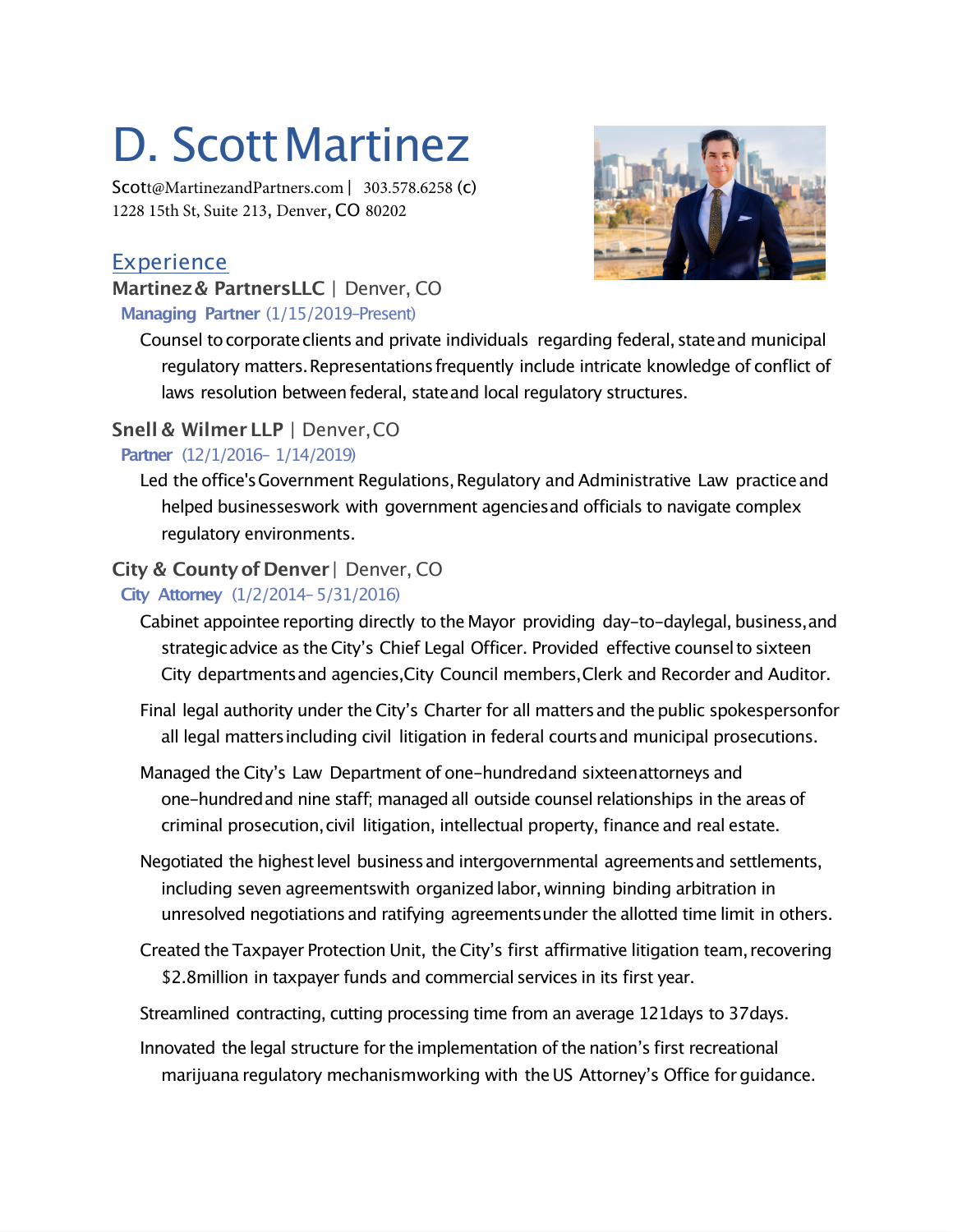#### **Deputy City Attorney** (1/8/2012–1/2/2014)

- Appointed by the Mayor to serve asChief Operating Officer and second-in-commandover the Law Department, including oversight over personneland allocation of resources.
- Drafted departmental budgets in both an economicdownturn and recovery. Hired, trained, disciplined and tracked performance and engagementof all law department personnel.
- Managed multi-million dollar civil litigation in federal court (§ 1983claims), oversaw the prosecution of crimes for violations of themunicipal code,and directed the legal aspects of child and elder protection services.

#### **Holland& HartLLP** | Denver,CO

#### **Associate Attorney** (9/11/2006–1/8/2012)

Counseled corporations, corporate boards and individual board members regulated by federal, state, local or special district governments. Advised clients under investigation by the committees of the U.S. House, U.S. Senate, Department of Justice (DOJ), Securities and Exchange Commission (SEC), Office of Congressional Ethics (OCE), State Attorneys General, and various state regulatory agencies. Representations often included a deep understandingoftheUS Attorney's Manual (Justice Manual) and its applications.

Advised private sectorclients on the creation,implementation and training on corporate compliance plans including vesting, divestiture, ethics and regulatory requirements.

#### **Obama-BidenPresidentialTransitionTeam**| Washington D.C. **Office of White House Counsel Transition Staff** (11/7/2008–1/20/2009)

Secunded to the Obama-BidenTransition Team which was responsible for drafting first-day Executive Orders on transparency and ethics.Trained incoming political appointeeson new Executive Order requirements.

#### **Colorado DemocraticParty** | Denver, CO

#### **Interim Executive Director, Deputy Director, Campaign Staff** (5/15/2000–3/15/2003)

Worked up from entry level staffer, data manager, campaign manager to Interim Executive Director. Oversaw the 2002redistricting and reapportionment operations.

#### Awards and Honors

- National Latino Lawyer of the Year Hispanic National Bar Assoc. (2015)
- Chris Miranda Outstanding Lawyer oftheYear Colorado Hispanic Bar Assoc.(2016)
- Ricardo Salinas Foundation Award Aspen Institute, Socrates Program (2016)
- Lawyer of the Year Law Week Colorado (2014)
- Recent Alumni of the Year Award University of San Diego, School of Law (2014)
- Forty under 40Award Denver Business Journal (2014)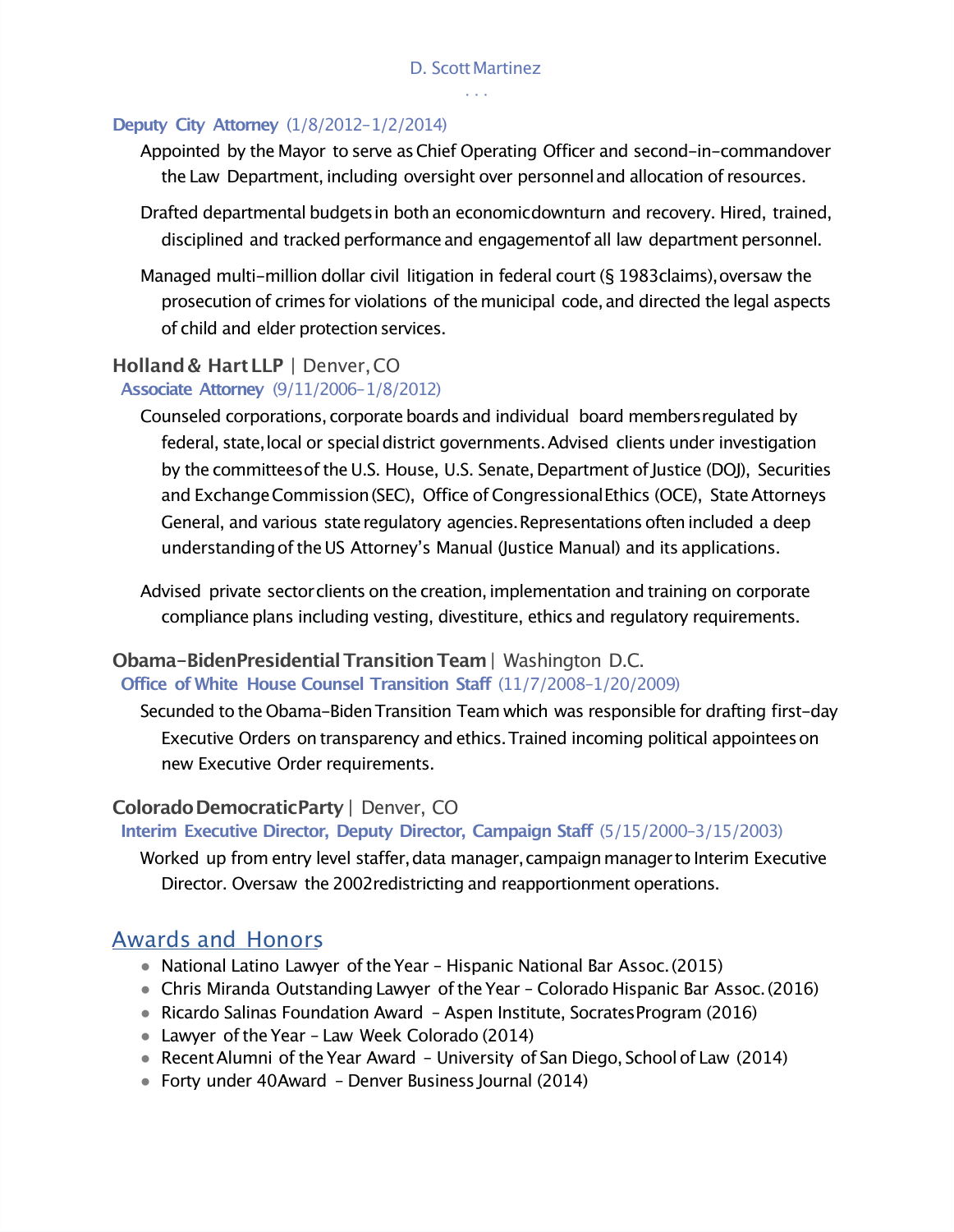- Dean Edward C. King "Pay it Forward" Award University of Colorado School of Law, Dean's Choice Award (2013)
- Chair's Award for Service Colorado Democratic Party (2012)
- Top Up and Coming Attorney Law Week Colorado (2007)
- Rising Star Colorado Democratic Party (2002)
- Unsung Hero Award 5280Magazine (2002)

### Community Service and Involvement

- Metropolitan Stadium District Board Gubernatorial Appointee (2018-Present)
- Colorado Nonprofit Association Board Member (2018–Present)
- Downtown Denver Partnership, Civic Ventures Board Member (2017-Present)
- Law School, Yes We Can/Law School, Si Se Puede Mentor (2014-Present)
- Government Entrepreneurship Leadership Accelerator (GELA) Co-Founder, Board Member (2016-2020)
- Denver Metro Chamber of Commerce, Public Policy Committee Member (2017-2019)
- White Center for the Study of American Constitutional Law at the University of Colorado School of Law – Board Member (2010-2019)
- Rocky Mountain City Summit Steering Committee (2012-2017)
- Municipal Victim Assistanceand Law EnforcementBoard Mayoral Appointee (2011-2015)
- Bell Policy Center Board Member (2007-2014);BoardChair (2010-2014)
- Colorado BlueFlower Board Member (2007–2013)
- Collection Agency Board Gubernatorial Appointee (2008-2010)
- Election Reform Commission Gubernatorial Appointee (2008)

## Education

University of San Diego, Schoolof Law

**2006** J.D., Law

University of Colorado, Boulder

**2000** B.A., International Affairs; Minor, Economics

# Professional Affiliations

- Colorado Bar Association, Member (2006–Present)– Board of Governors (2009–2013)
- Colorado Hispanic Bar Association (2006–Present)–Public Policy Chair (2009–2013)
- Hispanic National Bar Association (2006-Present)
- American Bar Association, Member (2006–Present)

# Admitted to Practice

- State of Colorado
- United States District Court, Colorado
- United States Court of Appeals,  $10^{th}$ Circuit